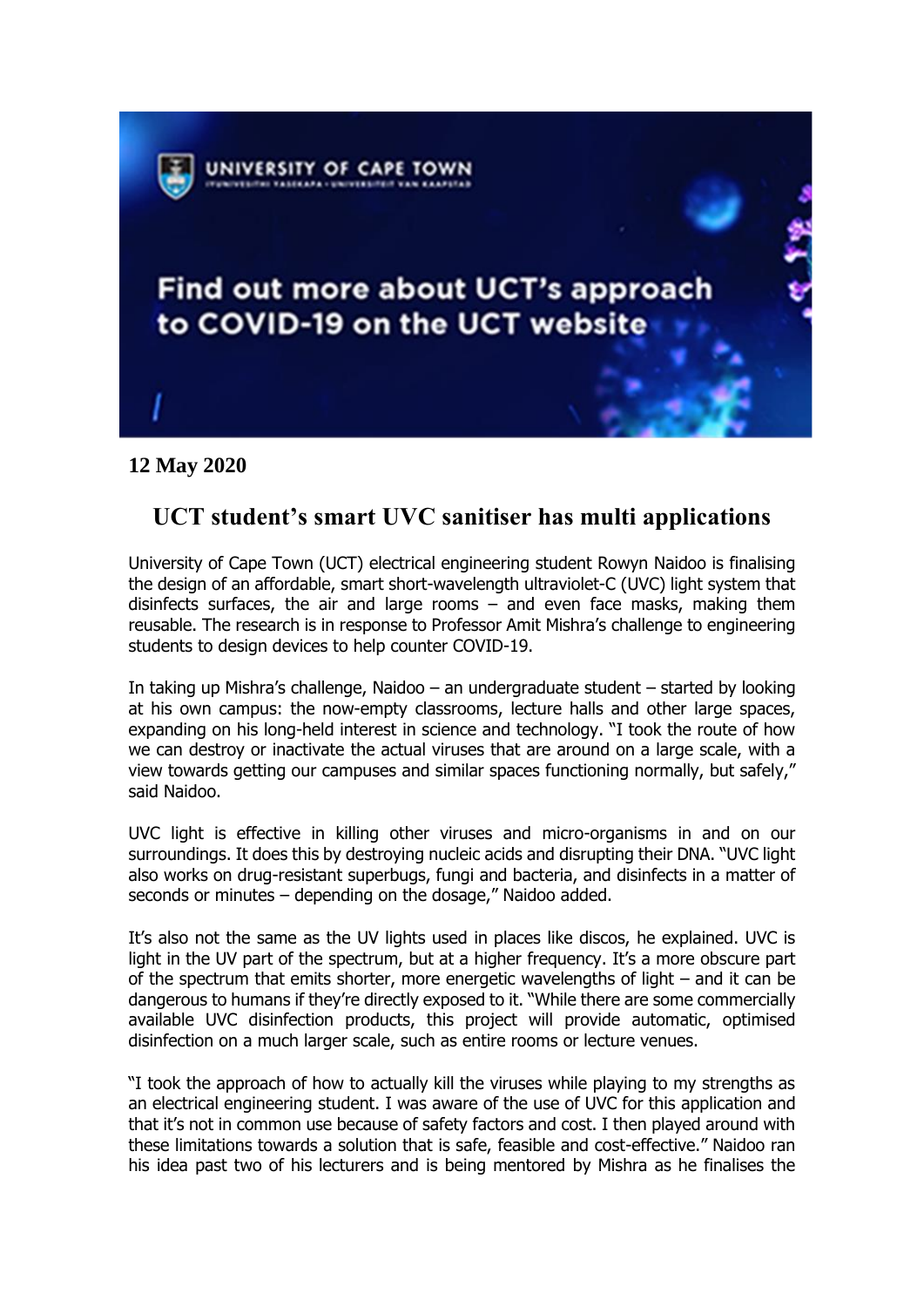design. It uses a combination of wall- or ceiling-installed lamps and occupancy detection sensors to determine if the room is vacant. It then automatically and safely switches on the UVC lights to irradiate the air and surfaces for the required amount of time, then automatically switches off for effective, economical disinfection.

His design incorporates other safety precautions such as trip switches in the event someone opens the door to enter the room. This prevents their exposure to the harmful light. "This solution requires no operational labour, which makes it easy to use and means no one needs to touch the surfaces, so cleaning staff won't be in danger of being exposed to surfaces contaminated by viruses by physically having to clean these with chemical disinfectant."

Naidoo's system will also disinfect the air, reducing the spread of airborne illnesses such as the common cold, influenza and tuberculosis. "This is especially important in confined spaces with many people, such as lecture venues," he notes. In this way, Naidoo envisages fewer disruptions to the academic programme when students and staff get sick.

"Practically, the lights can be used to disinfect lecture venues before and after each lecture, with similar applications to cinema theatres, classrooms, labs, toilets, etc."

Another way Naidoo envisages his smart UVC system being used as a defence against COVID-19 is by disinfecting face masks. "This will address the issue of insufficient face masks and is a more sustainable solution to simply producing more and more single-use masks."

It has put Naidoo's initial early time in lockdown, before the university switched to online teaching, to good use too. But he misses the contact and vibe of campus. "I'm in an offcampus accommodation in Cape Town. It's been difficult to readjust and maintain focus, so I've been reminding myself of current deadlines, making my own deadlines and generally reminding myself of my goals," he said.

"I've recently been encouraged by the quote 'Don't count the days, make the days count' by Muhammad Ali, which is particularly relevant these days!"



## **Photo Captions:**

- 1. UCT electrical engineering student Rowyn Naidoo [\(Download high-res photo\)](https://drive.google.com/file/d/1oDBF_lOGYdPsgoURYB8fMwTenwfggnPT/view?usp=sharing)
- 2. Sterilising face masks for reuse [\(Download high-res photo\)](https://drive.google.com/file/d/1KXOVA7ywGq1V8RTMMCUYyc01pN5pJJeT/view?usp=sharing)
- 3. Optimised disinfection on a larger scale, such as entire rooms or lecture venues. [\(Download high-res photo\)](https://drive.google.com/file/d/1fOhyGlU9f-GGH91vtihYWg3KRaOLkU70/view?usp=sharing)